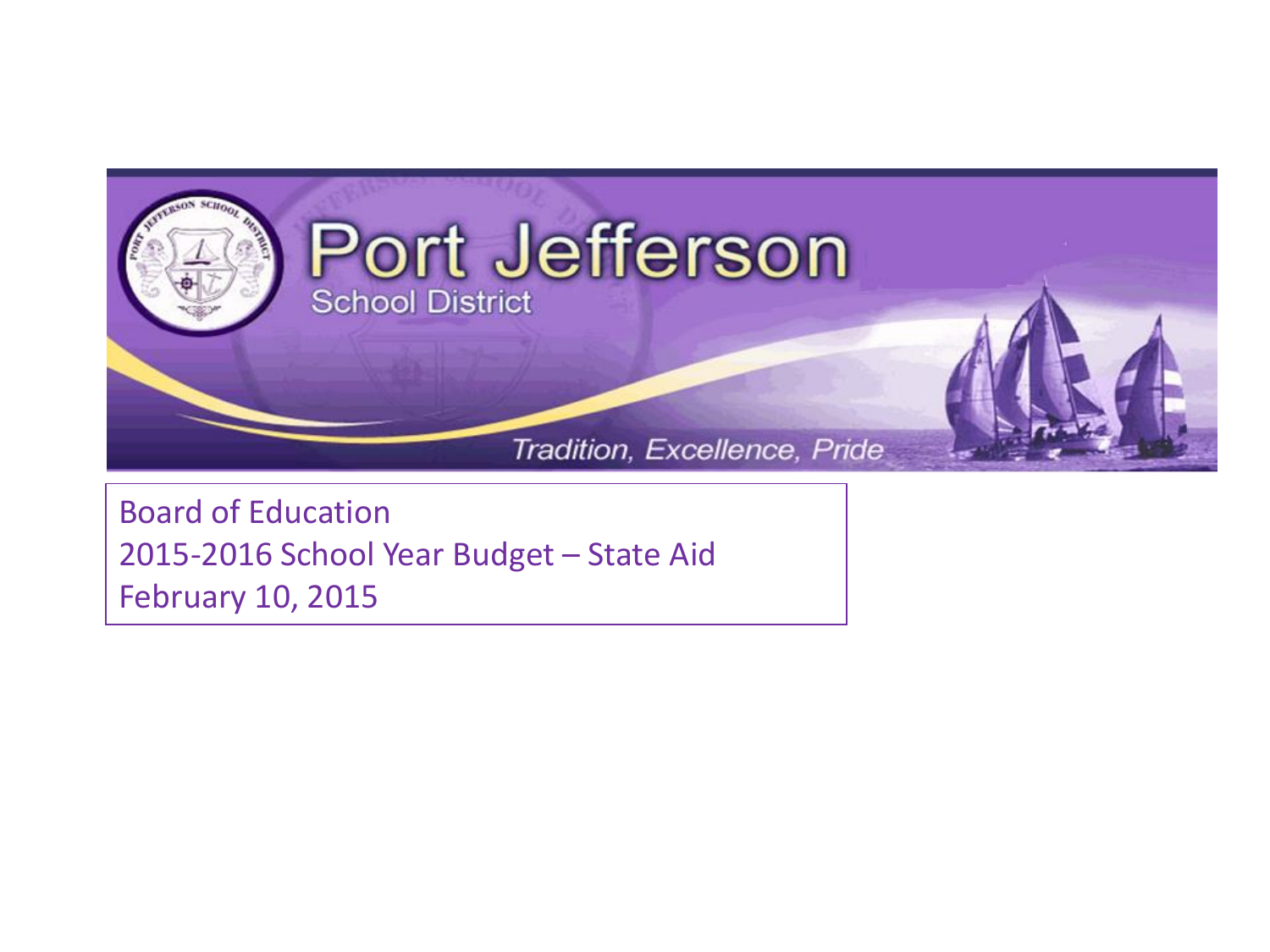- Governor's Budget does not have individual school district state aid estimates
- $\Box$  Legislative Budget still to be approved
- $\Box$  High Cost Excess Cost Aid based upon individual filings. 2012/2013 claims still being processed
- $\Box$  Impact of Gap Elimination Adjustment approximately \$580,000 per year
- □ Universal Prekindergarten is recorded in Federal Fund
- $\square$  Smart School allocation of \$333,922 is not in current budget draft. The Executive Budget recommended a \$2 billion general obligation bond act, approved by the voters in November 2014. Bond proceeds will fund enhanced education technology in schools, with eligible projects including infrastructure improvements to bring high-speed broadband access to schools, the purchase of interactive smart boards for classrooms and the purchase of tablet computers for students. Additionally, these funds could be used to support construction of new prekindergarten classroom space. Funds will be allocated to each school district and school districts will have to submit a smart schools investment plan for approval by the State. Guidance is forthcoming.

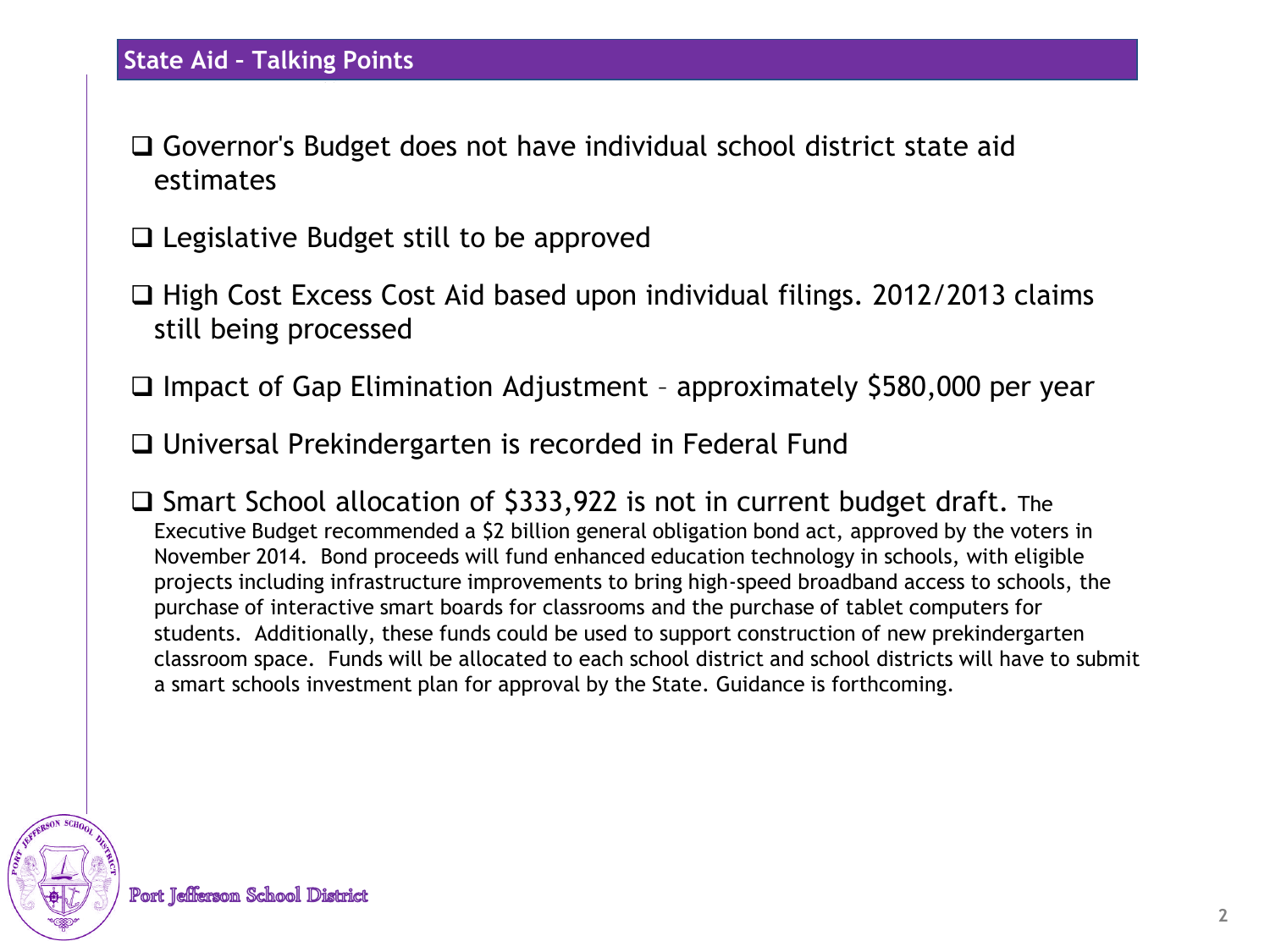## **State Aid**

|                                    | 2013-14 Base Year Aid | 2014-15 Estimated Aid |
|------------------------------------|-----------------------|-----------------------|
| <b>Foundation Aid</b>              | 2,688,834             | 2,711,689             |
| <b>Full Day K Conversion</b>       |                       |                       |
| Universal Prekindergarten          | 75,600                | 75,600                |
| <b>BOCES</b>                       | 194,031               | 196,989               |
| <b>Special Services</b>            |                       |                       |
| <b>High Cost Excess Cost</b>       | 39,348                | 130,026               |
| <b>Private Excess Cost</b>         | 33,369                | 47,669                |
| Hardware & Technology              |                       |                       |
| Software Library Textbook          | 93,797                | 100,068               |
| <b>Transportation Incl Summer</b>  | 63,600                | 69,745                |
| <b>Operating Reorg Incentive</b>   |                       |                       |
| <b>Charter School Transitional</b> |                       |                       |
| Academic Enhancement               |                       |                       |
| High Tax Aid                       | 94,118                | 94,118                |
| Supplemental Pub Excess Cost       |                       |                       |
| <b>GAP Elimination Adjustment</b>  | (581, 514)            | (581, 514)            |
| <b>GEA Restoration</b>             |                       | 82,167                |
| Subtotal                           | 2,701,183             | 2,926,557             |
| Building + Bldg Reorg Incent       | 391,204               | 388,470               |
| Total                              | 3,092,387             | 3,315,027             |

EFFERSON SCHO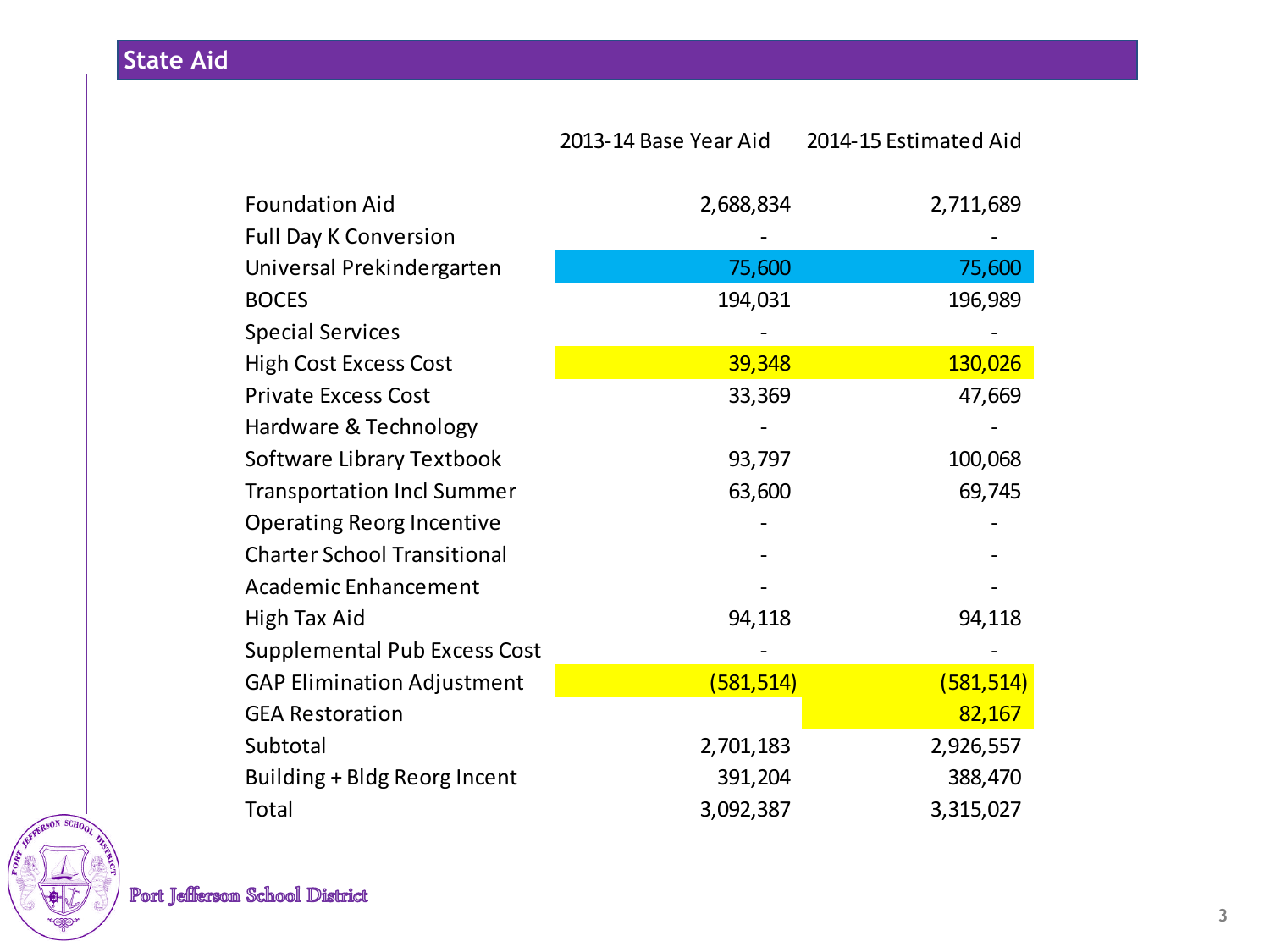|                                          | Legislative Estimated Budget<br>2013-2014 | <b>Finalized Aid Budget</b><br>2013-2014 | Proposed Aid Budget<br>2014-2015 | Legislative Estimated Budget<br>2014-2015 | Change<br>from     |
|------------------------------------------|-------------------------------------------|------------------------------------------|----------------------------------|-------------------------------------------|--------------------|
|                                          | (Based upon Estimates)                    | (Based upon Final Figures)               | (Based upon Govs Budget)         | (Based upon Final Figures)                | 13/14 Legis Budget |
|                                          | Port Jefferson Revenue Budget             |                                          |                                  |                                           |                    |
| STATE AID - BASIC                        | \$2,107,320                               | \$2,107,320                              | \$2,121,857                      | \$2,212,342                               | \$105,022          |
| <b>EXCESS COST AID</b>                   | \$166, 182                                | \$72,717                                 | \$175,855                        | \$177,695                                 | \$11,513           |
| STATE AID - BOCES                        | \$195,905                                 | \$194,031                                | \$196,422                        | \$196,989                                 | \$1,084            |
| STATE AID - TEXTBOOKS                    | \$72,806                                  | \$65,787                                 | \$70,102                         | \$72,058                                  | (5748)             |
| STATE AID - COMPUTER SOFTWARE            | \$19,309                                  | \$19,309                                 | \$19,309                         | \$19,309                                  | \$0                |
| STATE AID - LIBRARY AID                  | \$8,701                                   | \$8,701                                  | \$8,701                          | \$8,701                                   | \$0                |
| STATE AID - OTHER (Trans/High Tax/Build) | \$548,744                                 | \$548,922                                | \$552,333                        | \$552,333                                 | \$3,589            |
| <b>Total General Fund State Aid</b>      | \$3,118,967                               | \$3,016,787                              | \$3,144,579                      | \$3,239,427                               | \$120,460          |
| UNIVERSAL PRE-K (F Fund)                 | \$75,600                                  | \$75,600                                 | \$75,600                         | \$75,600                                  | \$0                |
| <b>Total Aid Allocation</b>              | \$3,194,567                               | \$3,092,387                              | \$3,220,179                      | \$3,315,027                               | \$120,460          |